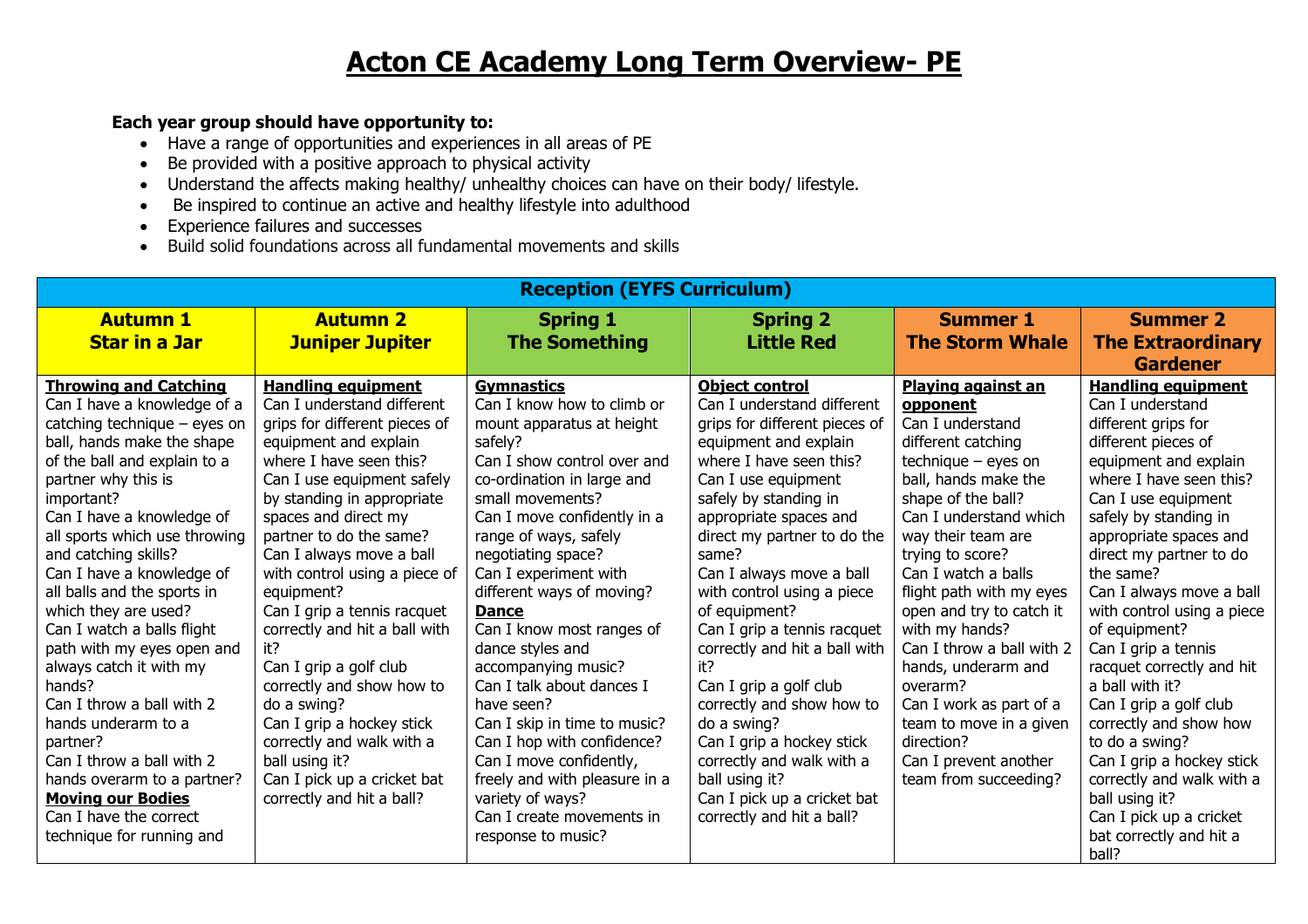| Can I understand that<br>Can I enjoy joining in with<br>dancing and ring games?<br>apparatus?<br>jumping and say where I<br>might bounce and roll?<br>and jumping and say<br>exercising is good for us and<br>Can I jump off an object<br>have seen this before?<br>where I have seen this<br>explain some reasons why?<br>Can I sing songs, make music<br>Can I have a knowledge<br>Can I always move freely<br>and dance and experiment<br>Can I understand that<br>and be aware that I can<br>before?<br>and land appropriately?<br>Can I travel with confidence<br>ways of changing them?<br>Can I understand that<br>and with pleasure and<br>exercising is good for us<br>use a range of body<br>confidence in a range of<br>under, over and through<br>and explain some reasons<br>parts to move or<br>exercising is good for us<br>balancing and climbing<br>why?<br>ways such as:<br>manipulate a ball?<br>and explain some<br>Can I always move freely<br>Slithering<br>equipment?<br>Can I understand that<br>reasons why?<br>and with pleasure and<br>Shuffling<br>some sports use a ball<br>confidence in a range of<br>and these might include<br>and with pleasure and<br>Rolling<br>Crawling<br>ways such as:<br>football and rugby?<br>confidence in a range of<br>Can I kick a large ball?<br>Walking<br>Slithering<br>ways such as:<br>Can I catch a large ball?<br>Shuffling<br>Slithering<br>Running<br>Can I bounce a ball?<br>Shuffling<br>Jumping<br>Rolling<br>Can I time throw a ball?<br>Rolling<br>Skipping<br>Crawling<br>Sliding<br>Walking<br>Can I move a ball with<br>Crawling<br>some control using<br>Walking<br>Hopping<br>Running<br>Can I run skilfully and<br>different parts of my<br>Jumping<br>Running<br>negotiate space successfully<br>Skipping<br>body?<br>Jumping<br>to fill up the whole space?<br>Sliding<br>Skipping<br>Can I mount stairs and steps<br>Sliding<br>Hopping<br>Can I run skilfully and<br>using alternate feet and say<br>Hopping<br>why this is important?<br>negotiate space<br>Can I run skilfully and<br>successfully to fill up the<br>Can I hop and skip<br>negotiate space<br>whole space?<br>successfully to fill up the<br>confidently around a specific<br>whole space?<br>Can I mount stairs and<br>space?<br>Can I run safely on whole<br>Can I mount stairs and<br>steps using alternate feet<br>foot in different directions?<br>and say why this is<br>important?<br>Can I walk upstairs or<br>and say why this is<br>downstairs holding onto a<br>Can I hop and skip<br>important?<br>confidently around a<br>rail two feet to a step?<br>Can I hop and skip<br>specific space?<br>confidently around a<br>Can I run safely on whole<br>specific space?<br>foot in different directions?<br>foot in different<br>Can I walk upstairs or<br>downstairs holding onto a<br>directions?<br>rail two feet to a step?<br>Can I walk upstairs or<br>downstairs holding onto a<br>rail two feet to a step?<br><b>Year 1 Overview</b> | Can I run safely on whole | jumping and say where I<br><b>Gymnastics</b><br>Can I know how to jump<br>express feelings?<br>have seen this before?<br>and land safely from low | Can I use movements to<br><b>Athletics</b><br>Can I have the correct<br>technique for running and | <b>Ball skills</b><br>Can I have a knowledge<br>that a ball is round and | <b>Athletics</b><br>Can I have the correct<br>technique for running<br>Can I always move freely<br>steps using alternate feet |
|---------------------------------------------------------------------------------------------------------------------------------------------------------------------------------------------------------------------------------------------------------------------------------------------------------------------------------------------------------------------------------------------------------------------------------------------------------------------------------------------------------------------------------------------------------------------------------------------------------------------------------------------------------------------------------------------------------------------------------------------------------------------------------------------------------------------------------------------------------------------------------------------------------------------------------------------------------------------------------------------------------------------------------------------------------------------------------------------------------------------------------------------------------------------------------------------------------------------------------------------------------------------------------------------------------------------------------------------------------------------------------------------------------------------------------------------------------------------------------------------------------------------------------------------------------------------------------------------------------------------------------------------------------------------------------------------------------------------------------------------------------------------------------------------------------------------------------------------------------------------------------------------------------------------------------------------------------------------------------------------------------------------------------------------------------------------------------------------------------------------------------------------------------------------------------------------------------------------------------------------------------------------------------------------------------------------------------------------------------------------------------------------------------------------------------------------------------------------------------------------------------------------------------------------------------------------------------------------------------------------------------------------------------------------------------------------------------------------------------------------------------------------------------------------------------------------------------------------------------------------------------------------------------------------------------------------------------------------------------------------------------------|---------------------------|---------------------------------------------------------------------------------------------------------------------------------------------------|---------------------------------------------------------------------------------------------------|--------------------------------------------------------------------------|-------------------------------------------------------------------------------------------------------------------------------|
|---------------------------------------------------------------------------------------------------------------------------------------------------------------------------------------------------------------------------------------------------------------------------------------------------------------------------------------------------------------------------------------------------------------------------------------------------------------------------------------------------------------------------------------------------------------------------------------------------------------------------------------------------------------------------------------------------------------------------------------------------------------------------------------------------------------------------------------------------------------------------------------------------------------------------------------------------------------------------------------------------------------------------------------------------------------------------------------------------------------------------------------------------------------------------------------------------------------------------------------------------------------------------------------------------------------------------------------------------------------------------------------------------------------------------------------------------------------------------------------------------------------------------------------------------------------------------------------------------------------------------------------------------------------------------------------------------------------------------------------------------------------------------------------------------------------------------------------------------------------------------------------------------------------------------------------------------------------------------------------------------------------------------------------------------------------------------------------------------------------------------------------------------------------------------------------------------------------------------------------------------------------------------------------------------------------------------------------------------------------------------------------------------------------------------------------------------------------------------------------------------------------------------------------------------------------------------------------------------------------------------------------------------------------------------------------------------------------------------------------------------------------------------------------------------------------------------------------------------------------------------------------------------------------------------------------------------------------------------------------------------------------|---------------------------|---------------------------------------------------------------------------------------------------------------------------------------------------|---------------------------------------------------------------------------------------------------|--------------------------------------------------------------------------|-------------------------------------------------------------------------------------------------------------------------------|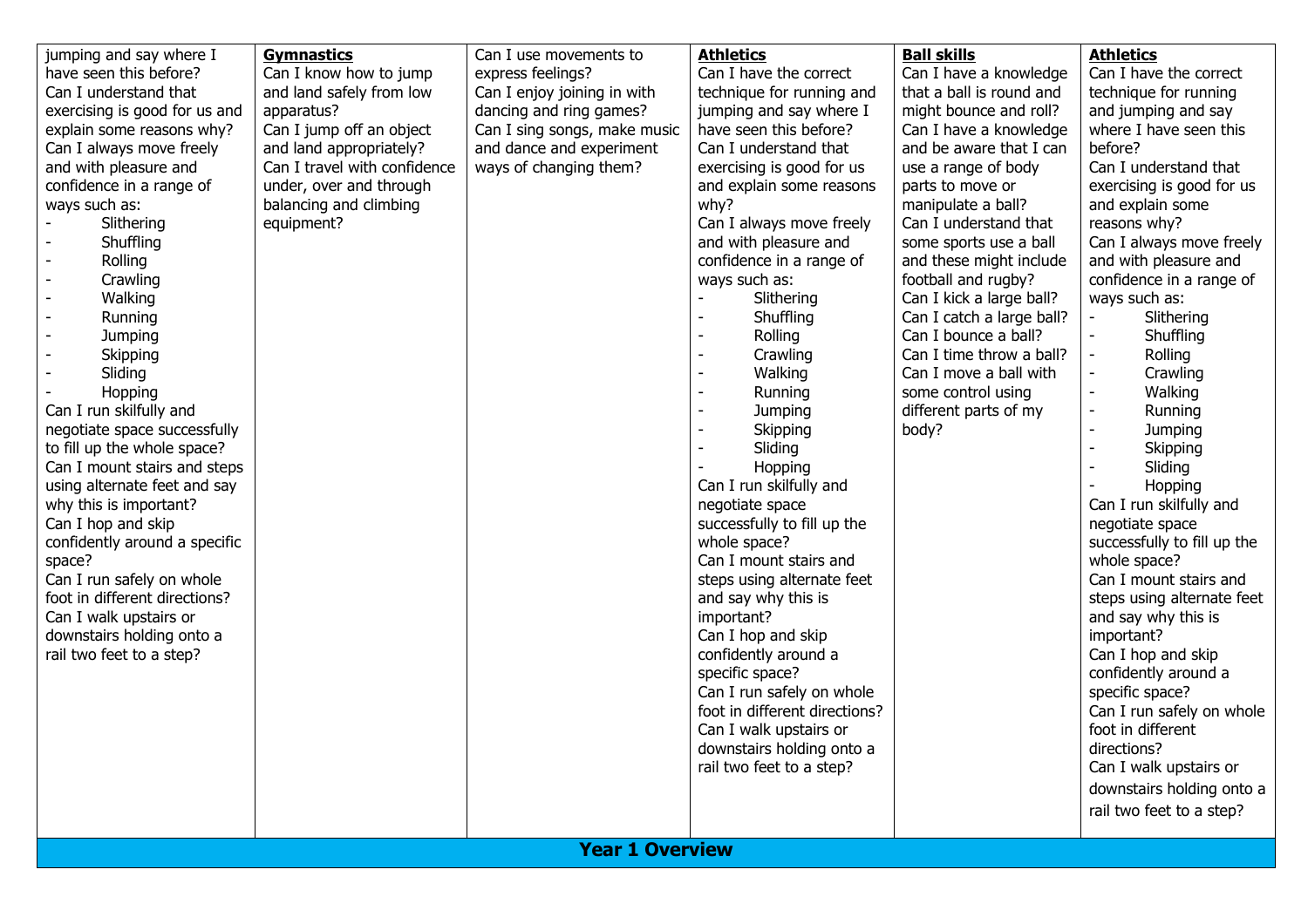| <b>Autumn</b>                       |                               | <b>Spring</b>                   |                               | <b>Summer 1</b>           | <b>Summer 2</b>            |
|-------------------------------------|-------------------------------|---------------------------------|-------------------------------|---------------------------|----------------------------|
| <b>Where in the World is Acton?</b> |                               | <b>Our Feathered Friends</b>    |                               | <b>Afternoon Tea</b>      | <b>Commotion in the</b>    |
|                                     |                               |                                 |                               | with the Royals           | <b>Ocean</b>               |
|                                     |                               |                                 |                               |                           |                            |
|                                     |                               |                                 |                               |                           |                            |
| <b>Throwing and Catching</b>        | <b>Handling equipment</b>     | <b>Gymnastics</b>               | <b>Object control</b>         | <b>Playing against an</b> | <b>Handling equipment</b>  |
| Can I explain to others a           | Can I show others my best     | Can I explain to others and     | Can I show others my best     | opponent                  | Can I show others my       |
| catching technique- eyes on         | and explain the need to       | show how to roll safely         | and explain the need to       | Can I explain to others   | best and explain the       |
| ball, hands make the shape          | lead others?                  | forwards using correct          | lead others?                  | why it is important to    | need to lead others?       |
| of the ball?                        | Can I develop tactics for all | technique?                      | Can I develop tactics for all | score a goal and to       | Can I develop tactics for  |
| Can I show others how to            | team games?                   | Can I explain how to tuck,      | team games?                   | defend the goal?          | all team games?            |
| block a ball thrown in the          | Can I grip a hockey stick     | star and straight jumps?        | Can I grip a hockey stick     | Can I tell others a time  | Can I grip a hockey stick  |
| air?                                | correctly and show this to    | Can I always balance with       | correctly and show this to    | when I have scored a      | correctly and show this to |
| Can I explain why you need          | others and explain the need   | control on different body       | others and explain the        | goal and how this made    | others and explain the     |
| to move away from a                 | for this?                     | parts?                          | need for this?                | me feel?                  | need for this?             |
| defender in order to receive        | Can I pass a ball with        | Can I perform a forward roll    | Can I pass a ball with        | Can I watch a balls       | Can I pass a ball with     |
| a pass?                             | control to a partner using a  | to sitting independently?       | control to a partner using    | flight path with my eyes  | control to a partner using |
| Can I watch a balls flight          | hockey stick?                 | Can I link a variety of actions | a hockey stick?               | open and catch it with    | a hockey stick?            |
| path with my eyes open and          | Can I stop a ball moving at   | in a sequence?                  | Can I stop a ball moving at   | my hands?                 | Can I stop a ball moving   |
| try to catch it with my             | speed with a hockey stick?    | Can I show contrasts (e.g.      | speed with a hockey stick?    | Can I throw a ball with 2 | at speed with a hockey     |
| hands?                              | Can I grip a tennis racquet   | small/tall. straight/curved,    | Can I grip a tennis racquet   | hands, underarm and       | stick?                     |
| Can I throw a ball with 2           | correctly and show this to    | wide/narrow)?                   | correctly and show this to    | overarm?                  | Can I grip a tennis        |
| hands, underarm and                 | others and explain the need   | Can I show others how climb     | others and explain the        | Can I catch a size 3 ball | racquet correctly and      |
| overarm for a long distance?        | for this?                     | safely on low level             | need for this?                | from different distances  | show this to others and    |
| Can I catch a size 3 ball           | Can I hit a ball that is      | equipment?                      | Can I hit a ball that is      | consistently?             | explain the need for this? |
| consistently?                       | moving at a target using a    | <b>Dance</b>                    | moving at a target using a    | Can I catch any ball      | Can I hit a ball that is   |
| Can I always catch any ball         | forehand technique?           | Can I how others how I can      | forehand technique?           | thrown at me with         | moving at a target using   |
| thrown at me with correct           | Can I hit a bouncing ball to  | move my body in a variety of    | Can I hit a bouncing ball to  | correct technique?        | a forehand technique?      |
| technique?                          | a far distance using a        | ways to show emotion?           | a far distance using a        | Can I use the chest       | Can I hit a bouncing ball  |
| Can I always use the chest          | forehand technique?           | Can I listen to a range of      | forehand technique?           | push technique to throw   | to a far distance using a  |
| push technique to throw a           | Can I grip a golf club        | tempos and beats and            | Can I grip a golf club        | a ball to and from a      | forehand technique?        |
| ball?                               | correctly and explain to      | respond with movements in       | correctly and explain to      | partner?                  | Can I grip a golf club     |
| Can I use the two handed            | others how to do this?        | the correct timing?             | others how to do this?        | Can I help a partner to   | correctly and explain to   |
| overhead technique to throw         | Can I grip a cricket bat      | Can I always move with          | Can I grip a cricket bat      | use the two handed        | others how to do this?     |
| over someone from a far             | correctly and explain to      | control and coordination?       | correctly and explain to      | overhead technique to     | Can I grip a cricket bat   |
| distance?                           | others how to do this?        | Can I link a variety of actions | others how to do this?        | throw over someone?       | correctly and explain to   |
| <b>Moving our Bodies</b>            | <u>Gymnastics</u>             | in a sequence?                  | <u>Athletics</u>              | Can I know when I         | others how to do this?     |
| Can I talk about different          | Can I explain to others and   | Can I be confident expressing   | Can I talk about different    | might receive the next    | <b>Athletics</b>           |
| styles of running for different     | show how to roll safely       | moods and feelings through      | styles of running for         | pass and make sure I      | Can I talk about different |
| distances?                          | forwards using correct        | dance?                          | different distances?          | move quickly in the right | styles of running for      |
| Can I explain to others the         | technique?                    |                                 | Can I explain to others the   | direction to receive it?  | different distances?       |
| importance of a healthy and         | Can I explain how to tuck,    |                                 | importance of a healthy       |                           | Can I explain to others    |
| active lifestyle?                   | star and straight jumps?      |                                 | and active lifestyle?         |                           | the importance of a        |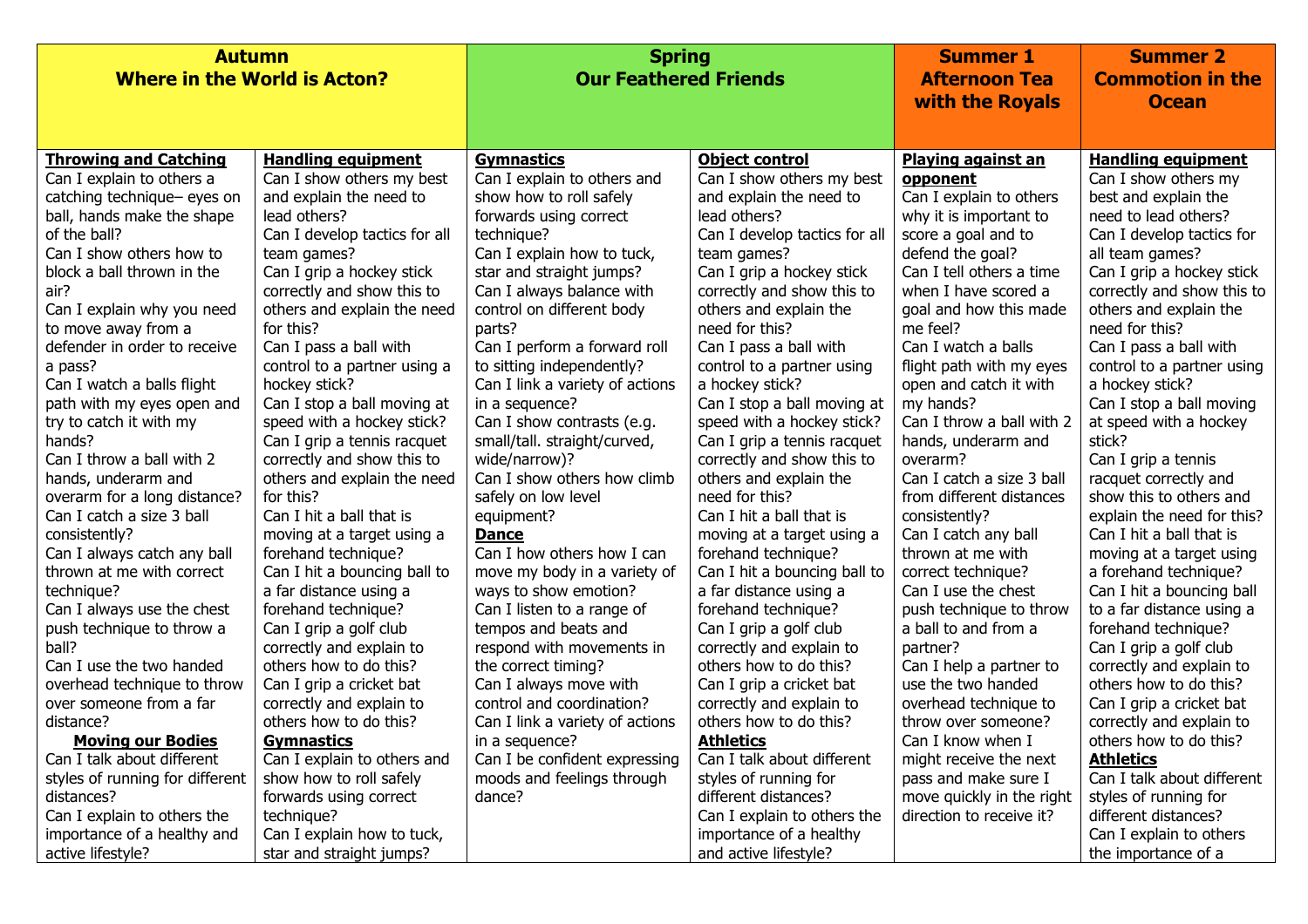| Can I run short and long<br>distances with control?<br>Can I jump short and long<br>distances with control?<br>Can I race against all others?<br>Can I race as part of a team<br>and identify in which position<br>people should race?<br>Can I overcome obstacles as<br>part of a race e.g small<br>hurdles?<br>Can I know the difference<br>between jogging and<br>sprinting? | Can I always balance with<br>control on different body<br>parts?<br>Can I perform a forward roll<br>to sitting independently?<br>Can I link a variety of<br>actions in a sequence?<br>Can I show contrasts (e.g.<br>small/tall. straight/curved,<br>wide/narrow)?<br>Can I show others how<br>climb safely on low level<br>equipment? |                                           | Can I run short and long<br>distances with control?<br>Can I jump short and long<br>distances with control?<br>Can I race against all<br>others?<br>Can I race as part of a<br>team and identify in which<br>position people should<br>race?<br>Can I overcome obstacles<br>as part of a race e.g small<br>hurdles?<br>Can I know the difference<br>between jogging and<br>sprinting? | <b>Ball skills</b><br>Can I explain to others<br>what ball games I have<br>seen as part of a team?<br>Can I tell others what<br>their position in a game<br>should be?<br>Can I always show<br>control rolling a ball?<br>Can I catch from a far<br>distance?<br>Can I kick to a partner<br>with control?<br>Can I bounce a ball with<br>a partner and catch the<br>ball?<br>Can I play catch with a<br>team and catch the ball<br>from different distances?<br>Can I play piggy in the<br>middle and keep<br>throwing and catching<br>the ball to my partner? | healthy and active<br>lifestyle?<br>Can I run short and long<br>distances with control?<br>Can I jump short and<br>long distances with<br>control?<br>Can I race against all<br>others?<br>Can I race as part of a<br>team and identify in<br>which position people<br>should race?<br>Can I overcome obstacles<br>as part of a race e.g<br>small hurdles?<br>Can I know the<br>difference between<br>jogging and sprinting? |  |  |  |  |
|---------------------------------------------------------------------------------------------------------------------------------------------------------------------------------------------------------------------------------------------------------------------------------------------------------------------------------------------------------------------------------|---------------------------------------------------------------------------------------------------------------------------------------------------------------------------------------------------------------------------------------------------------------------------------------------------------------------------------------|-------------------------------------------|---------------------------------------------------------------------------------------------------------------------------------------------------------------------------------------------------------------------------------------------------------------------------------------------------------------------------------------------------------------------------------------|----------------------------------------------------------------------------------------------------------------------------------------------------------------------------------------------------------------------------------------------------------------------------------------------------------------------------------------------------------------------------------------------------------------------------------------------------------------------------------------------------------------------------------------------------------------|------------------------------------------------------------------------------------------------------------------------------------------------------------------------------------------------------------------------------------------------------------------------------------------------------------------------------------------------------------------------------------------------------------------------------|--|--|--|--|
|                                                                                                                                                                                                                                                                                                                                                                                 | <b>Year 2 Overview</b>                                                                                                                                                                                                                                                                                                                |                                           |                                                                                                                                                                                                                                                                                                                                                                                       |                                                                                                                                                                                                                                                                                                                                                                                                                                                                                                                                                                |                                                                                                                                                                                                                                                                                                                                                                                                                              |  |  |  |  |
| <b>Autumn 1</b><br><b>The British Isles</b>                                                                                                                                                                                                                                                                                                                                     | <b>Autumn 2</b><br><b>Behind Enemy Lines</b><br>(George VI 1936-<br>52)                                                                                                                                                                                                                                                               | <b>Spring 1</b><br><b>Fun at the Fair</b> | <b>Spring 2</b><br><b>How does Your</b><br><b>Garden Grow</b>                                                                                                                                                                                                                                                                                                                         | <b>Summer 1</b><br><b>How does Your</b><br><b>Garden Grow</b>                                                                                                                                                                                                                                                                                                                                                                                                                                                                                                  | <b>Summer 2</b><br><b>Water World</b>                                                                                                                                                                                                                                                                                                                                                                                        |  |  |  |  |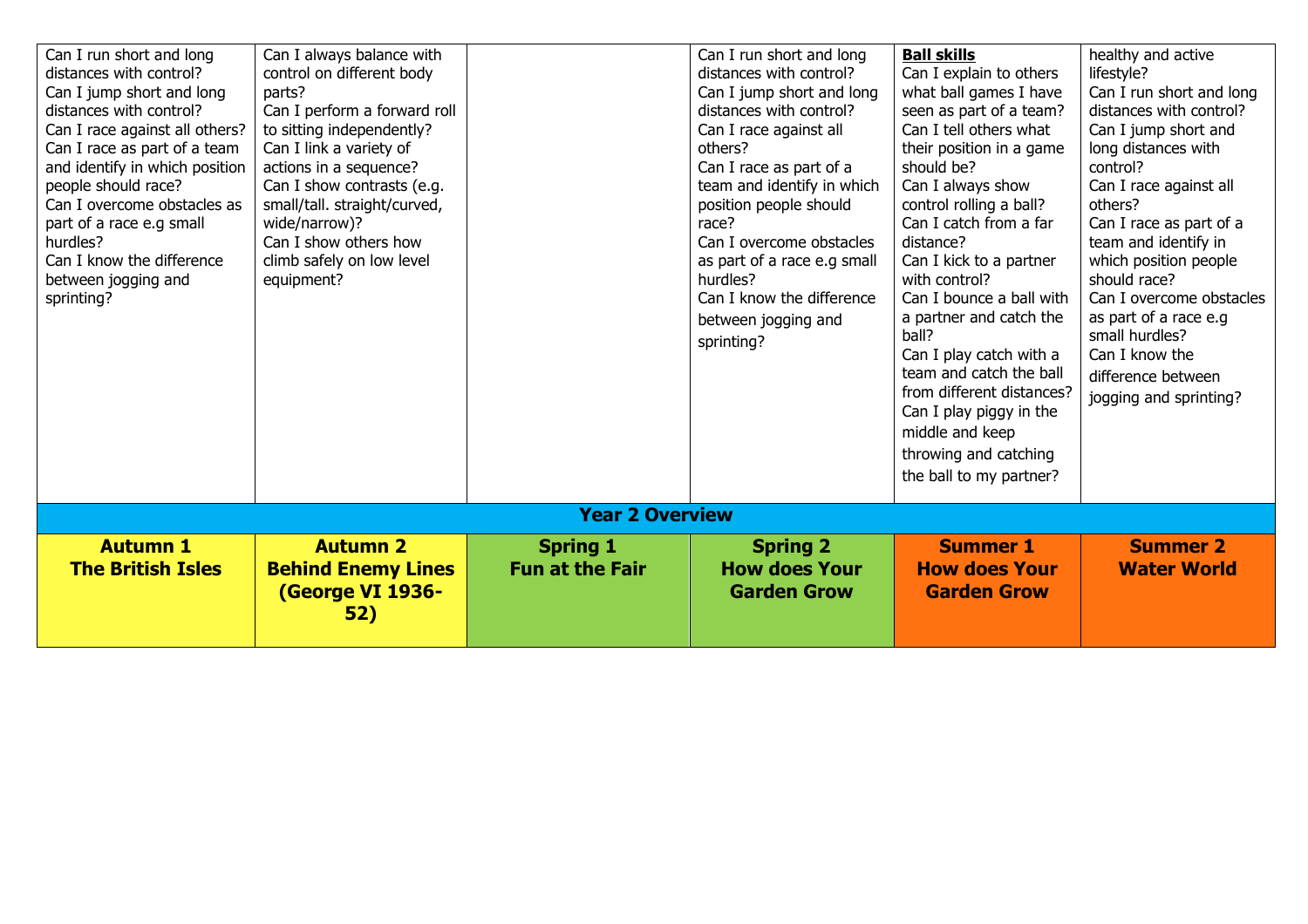| <b>Throwing and Catching</b>   | <b>Handling equipment</b>      | <b>Gymnastics</b>              | <b>Object control</b>         | <b>Playing against an</b> | <b>Handling equipment</b>  |
|--------------------------------|--------------------------------|--------------------------------|-------------------------------|---------------------------|----------------------------|
| Can I show and select the      | Can I show others my best      | Can I know how to roll safely  | Can I show others my best     | opponent                  | Can I show others my       |
| best type of throw for         | and explain the need to        | forwards and backwards to      | and explain the need to       | Can I talk to all my      | best and explain the       |
| different situations?          | lead others?                   | standing using correct         | lead others?                  | teammates for the         | need to lead others?       |
| Can I apply taught skills to a | Can I develop tactics for all  | technique?                     | Can I develop tactics for all | benefit of the team?      | Can I develop tactics for  |
| game situation?                | team games?                    | Can I understand a variety of  | team games?                   | Can I care about helping  | all team games?            |
| Can I watch a balls flight     | Can I dribble at opponents     | range of motions and           | Can I dribble at opponents    | my team to win and why    | Can I dribble at           |
| path with my eyes open and     | with control using a hockey    | movements which can aid        | with control using a          | it is important to me?    | opponents with control     |
| try to catch it with my        | stick?                         | flexibility?                   | hockey stick?                 | Can I catch most balls    | using a hockey stick?      |
| hands?                         | Can I grip a golf club         | Can I copy and remember a      | Can I grip a golf club        | thrown at me with         | Can I grip a golf club     |
| Can I throw a ball with 2      | correctly and show this to     | range of actions?              | correctly and show this to    | correct technique?        | correctly and show this to |
| hands, underarm and            | others and explain the need    | Can I perform and explain      | others and explain the        | Can I always use the      | others and explain the     |
| overarm for a long distance?   | for this?                      | how to perform a forwards      | need for this?                | chest push technique to   | need for this?             |
| Can I catch a size 3 ball      | Can I stop a ball which has    | roll to standing               | Can I stop a ball which has   | throw a ball?             | Can I stop a ball which    |
| consistently?                  | come at speed using a          | independently?                 | come at speed using a         | Can I always use the      | has come at speed using    |
| Can I always catch any ball    | hockey stick?                  | Can I perform and explain      | hockey stick?                 | two handed overhead       | a hockey stick?            |
| thrown at me with correct      | Can I hit a tennis ball using  | how to perform a backwards     | Can I hit a tennis ball       | technique to throw over   | Can I hit a tennis ball    |
| technique?                     | the forehand technique at a    | roll to kneeling?              | using the forehand            | someone?                  | using the forehand         |
| Can I always use the chest     | target?                        | Can I hold a position whilst   | technique at a target?        | Can I move quickly in     | technique at a target?     |
| push technique to throw a      | Can I grip a tennis racquet    | balancing on different points  | Can I grip a tennis racquet   | the right direction to    | Can I grip a tennis        |
| ball?                          | correctly and show this to     | of my body?                    | correctly and show this to    | receive the next pass?    | racquet correctly and      |
| Can I use the two handed       | others and explain the need    | Can I explain and show how     | others and explain the        | Can I defend against all  | show this to others and    |
| overhead technique to throw    | for this?                      | to climb safely on large       | need for this?                | moving opponents on       | explain the need for this? |
| over someone from a far        | Can I hit a thrown ball using  | equipment?                     | Can I hit a thrown ball       | the opposite team?        | Can I hit a thrown ball    |
| distance?                      | a backhand technique?          | Can I stretch and curl to      | using a backhand              | Can I show others why     | using a backhand           |
| <b>Moving our Bodies</b>       | Can I hit a cricket ball using | develop increasing flexibility | technique?                    | it is important to attack | technique?                 |
| Can I help others to have      | an attacking stance?           | and use this on different      | Can I hit a cricket ball      | and defend with           | Can I hit a cricket ball   |
| the correct technique for      | <b>Gymnastics</b>              | equipment?                     | using an attacking stance?    | purpose?                  | using an attacking         |
| running and jumping?           | Can I know how to roll         | Can I jump from low level      | <b>Athletics</b>              | <b>Ball skills</b>        | stance?                    |
| Can I discuss what happens     | safely forwards and            | apparatus performing a tuck    | Can I help others to have     | Can I explain rules of    | <b>Athletics</b>           |
| to our body when we do all     | backwards to standing          | or stretch jump and land       | the correct technique for     | some ball games and       | Can I help others to have  |
| forms of exercise?             | using correct technique?       | safely with control?           | running and jumping?          | compare to others?        | the correct technique for  |
| Can I set myself targets to    | Can I understand a variety     | <b>Dance</b>                   | Can I discuss what            | Can I understand that     | running and jumping?       |
| improve my performance         | of range of motions and        | Can I watch others             | happens to our body when      | sports using a ball       | Can I discuss what         |
| and understand what I can      | movements which can aid        | performance and discuss        | we do all forms of            | include football, rugby,  | happens to our body        |
| do to make sure I know how     | flexibility?                   | what I enjoyed, using the      | exercise?                     | basketball, netball etc   | when we do all forms of    |
| to improve?                    | Can I copy and remember a      | correct terminology?           | Can I set myself targets to   | and that these involve    | exercise?                  |
| Can I jump for long and        | range of actions?              | Can I listen to a range of     | improve my performance        | playing against another   | Can I set myself targets   |
| short distances showing the    | Can I perform and explain      | tempos and beats and           | and understand what I can     | team?                     | to improve my              |
| correct technique?             | how to perform a forwards      | respond with movements in      | do to make sure I know        | Can I kick a ball         | performance and            |
| Can I throw a ball or small    | roll to standing               | the correct timing?            | how to improve?               | accurately to different   | understand what I can do   |
| javelin with correct           | independently?                 | Can I copy and remember        |                               | people on my team at      | to make sure I know how    |
|                                |                                | moves and positions?           |                               | different distances?      | to improve?                |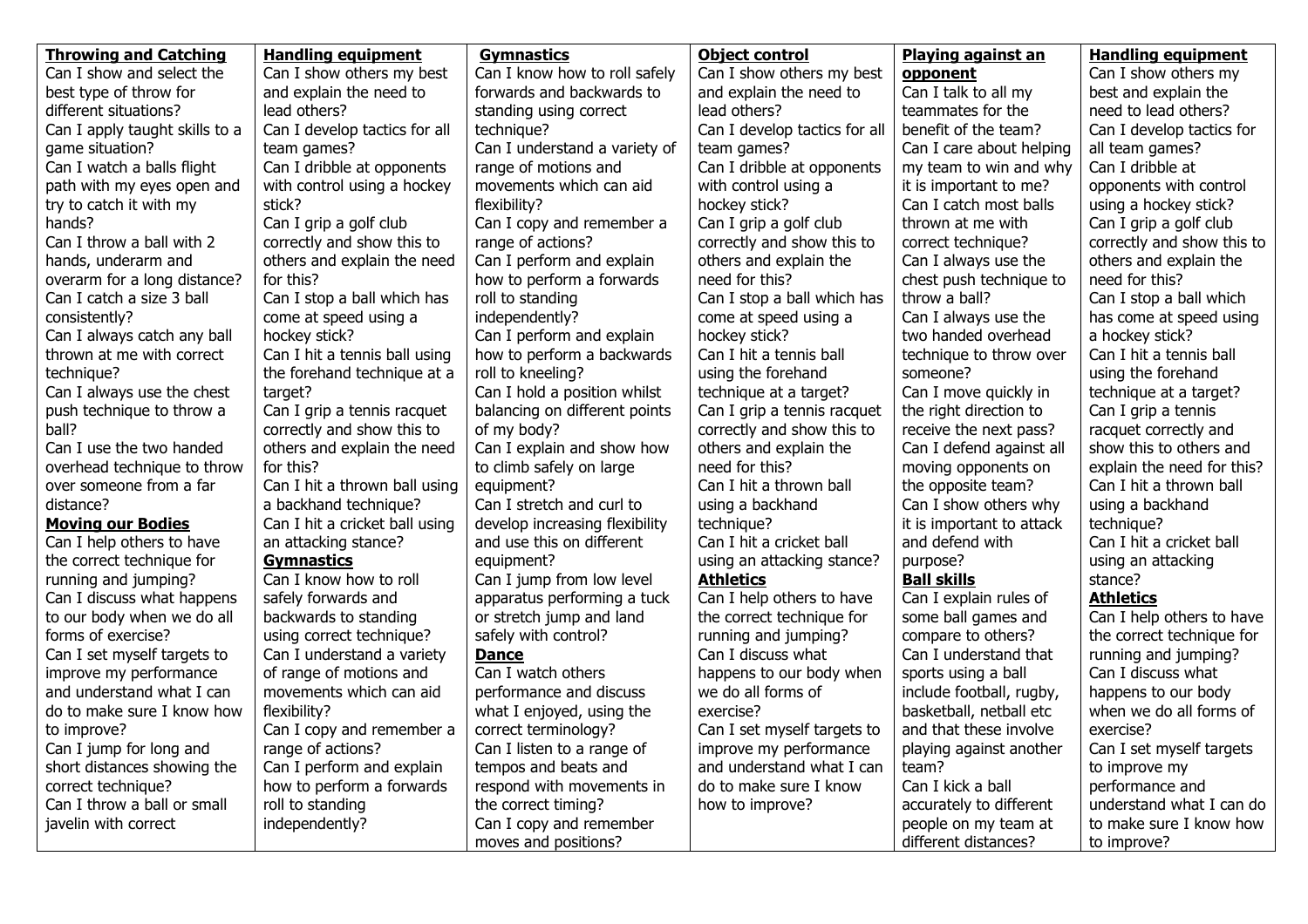| technique to make sure it<br>goes far?<br>Can I safely pass a baton at<br>speed to a teammate as part<br>of a relay race?<br>Can I compete in short and<br>middle-distance races<br>against others at speed?<br>Can I change direction at<br>speed?                                                                                                                                                                                                                                     | Can I perform and explain<br>how to perform a<br>backwards roll to kneeling?<br>Can I hold a position whilst<br>balancing on different<br>points of my body?<br>Can I explain and show how<br>to climb safely on large<br>equipment?<br>Can I stretch and curl to<br>develop increasing flexibility<br>and use this on different<br>equipment?<br>Can I jump from low level<br>apparatus performing a tuck<br>or stretch jump and land<br>safely with control? | Can I choose appropriate<br>movements to communicate<br>mood/feelings/ ideas?<br>Can I follow a 4 or 8 count<br>and remember this?<br>Can I move in time to the<br>music and take my cues from<br>the music?                                                                                                                                                                                                                         | Can I jump for long and<br>short distances showing<br>the correct technique?<br>Can I throw a ball or small<br>javelin with correct<br>technique to make sure it<br>goes far?<br>Can I safely pass a baton<br>at speed to a teammate as<br>part of a relay race?<br>Can I compete in short<br>and middle-distance races<br>against others at speed?<br>Can I change direction at<br>speed?                     | Can I continuously<br>bounce a ball?<br>Can I dribble with<br>control at an opponent<br>and sometimes take it<br>round them?<br>Can I recognise who my<br>'team mates' and<br>'opponents' are?<br>Can I develop different<br>tactics within a team<br>game and tell others<br>what my tactics are?                                                                                                           | Can I jump for long and<br>short distances showing<br>the correct technique?<br>Can I throw a ball or<br>small javelin with correct<br>technique to make sure it<br>goes far?<br>Can I safely pass a baton<br>at speed to a teammate<br>as part of a relay race?<br>Can I compete in short<br>and middle-distance<br>races against others at<br>speed?<br>Can I change direction at<br>speed?                   |  |
|-----------------------------------------------------------------------------------------------------------------------------------------------------------------------------------------------------------------------------------------------------------------------------------------------------------------------------------------------------------------------------------------------------------------------------------------------------------------------------------------|----------------------------------------------------------------------------------------------------------------------------------------------------------------------------------------------------------------------------------------------------------------------------------------------------------------------------------------------------------------------------------------------------------------------------------------------------------------|--------------------------------------------------------------------------------------------------------------------------------------------------------------------------------------------------------------------------------------------------------------------------------------------------------------------------------------------------------------------------------------------------------------------------------------|----------------------------------------------------------------------------------------------------------------------------------------------------------------------------------------------------------------------------------------------------------------------------------------------------------------------------------------------------------------------------------------------------------------|--------------------------------------------------------------------------------------------------------------------------------------------------------------------------------------------------------------------------------------------------------------------------------------------------------------------------------------------------------------------------------------------------------------|-----------------------------------------------------------------------------------------------------------------------------------------------------------------------------------------------------------------------------------------------------------------------------------------------------------------------------------------------------------------------------------------------------------------|--|
| <b>Year 3 Overview</b>                                                                                                                                                                                                                                                                                                                                                                                                                                                                  |                                                                                                                                                                                                                                                                                                                                                                                                                                                                |                                                                                                                                                                                                                                                                                                                                                                                                                                      |                                                                                                                                                                                                                                                                                                                                                                                                                |                                                                                                                                                                                                                                                                                                                                                                                                              |                                                                                                                                                                                                                                                                                                                                                                                                                 |  |
| <b>Autumn 1</b><br><b>A Passport to Europe</b>                                                                                                                                                                                                                                                                                                                                                                                                                                          | <b>Autumn 2</b><br><b>The Penny Black</b><br><b>(Queen Victoria</b><br>1837-1901)                                                                                                                                                                                                                                                                                                                                                                              | <b>Spring</b><br><b>Reduce, Reuse, Recycle</b>                                                                                                                                                                                                                                                                                                                                                                                       |                                                                                                                                                                                                                                                                                                                                                                                                                |                                                                                                                                                                                                                                                                                                                                                                                                              | <b>Summer</b><br><b>Ready, Steady, Cook</b>                                                                                                                                                                                                                                                                                                                                                                     |  |
| <b>Tag Rugby</b><br>Can I understand the rules<br>of rugby including the offside<br>rule and explain this to<br>others?<br>Can I understand which<br>positions allows me to be<br>involved in games and tell<br>my team which position to<br>play?<br>Can I pass a rugby ball using<br>pendulum technique in short<br>and long distances?<br>Can I catch the rugby ball<br>comfortably all of the time<br>from different distances?<br>Can I remove tags of the<br>opposition at speed? | <b>Basketball</b><br>Can I understand the rules<br>and scoring systems in<br>basketball?<br>Can I understand attacking<br>and defending and respond<br>enthusiastically to both?<br>Can I bounce a ball with<br>either hand for upwards of<br>50 bounces whilst changing<br>hands?<br>Can I perform a chest pass<br>to my team from different<br>distances?<br>Can I perform a bounce<br>pass to my team from<br>different distances?                          | <b>Gymnastics</b><br>Can I show how to roll safely<br>forwards and backwards<br>using correct technique?<br>Can I show others how to<br>perform a headstand?<br>Can I understand how to land<br>safely when jumping from<br>apparatus using different<br>take offs?<br>Can I roll forwards and<br>backwards competently and<br>confidently?<br>Can I support my body<br>weight using different body<br>parts on different apparatus? | <b>Dance</b><br>Can I know a range of<br>dance styles and<br>accompanying music?<br>Can I understand the<br>terms mirror, cannon and<br>unison when working as<br>part of a group?<br>Can I show that I can<br>move my body in different<br>ways to express different<br>emotions?<br>Can I refine all movements<br>into sequences?<br>Can I change all my<br>speeds and levels within all<br>my performances? | <b>Hockey</b><br>Can I follow the rules of<br>the game and play fairly<br>during all games?<br>Can I understand to use<br>the stick horizontally to<br>increase chances of<br>stopping the ball?<br>Can I dribble with the<br>ball in different<br>directions to get past<br>the opposition?<br>Can I maintain<br>possession of a ball<br>when faced with<br>opposition (e.g. feet,<br>hockey stick, hands)? | <b>Tennis</b><br>Can I understand the<br>correct technique to hold<br>a racquet and show this<br>to others?<br>Can I understand the<br>rules of the game?<br>Can I show others how to<br>hold a tennis racket<br>correctly?<br>Can I perform an<br>underarm swing and hit<br>the ball in the right<br>direction?<br>Can I always hit a ball<br>back in the direction it<br>came from to different<br>distances? |  |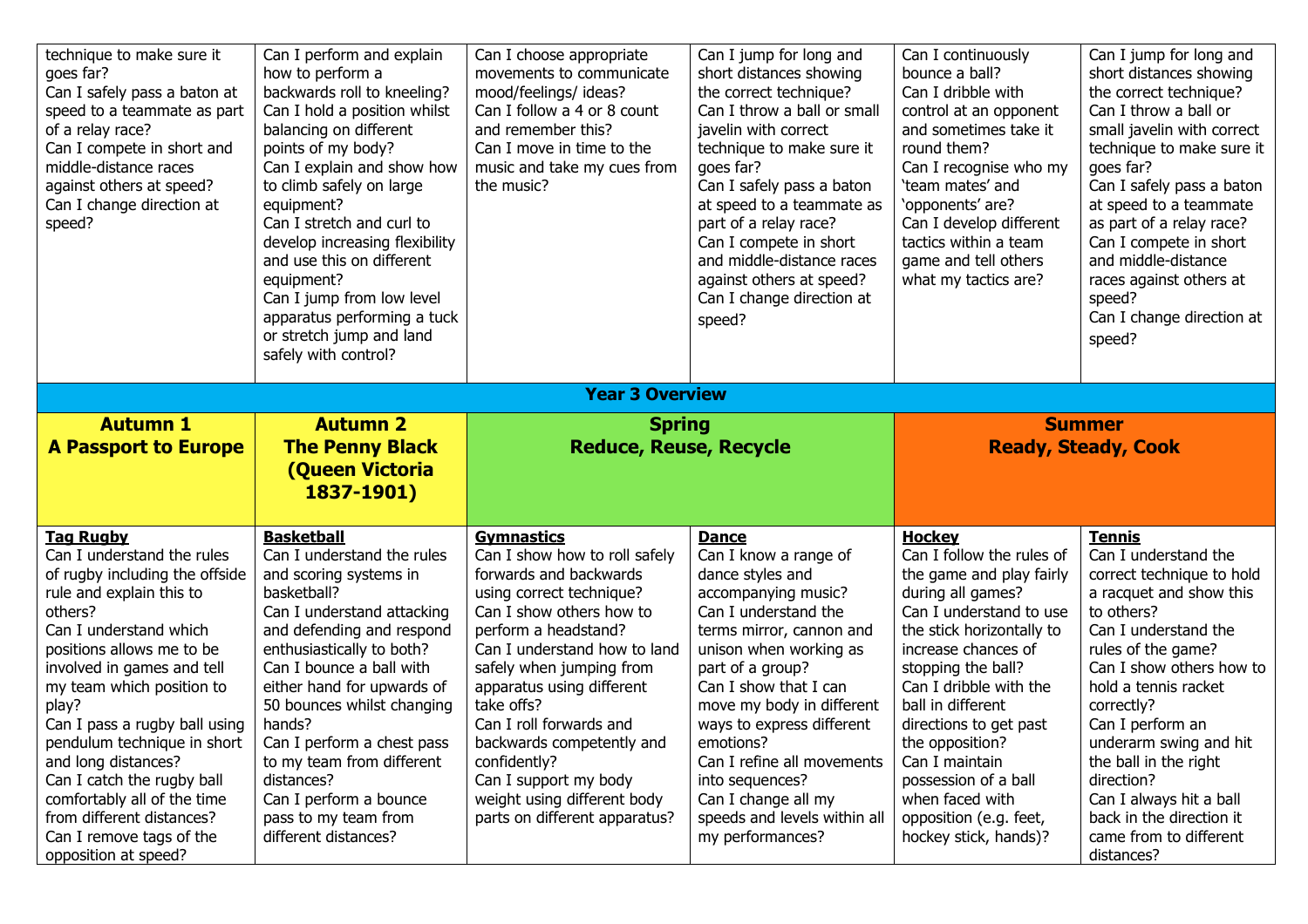| Can I run forward with the           | Can I perform an overhead                | Can I perform balances of                         | Can I develop suppleness                           | Can I pass to                                     | Can I use the correct                     |
|--------------------------------------|------------------------------------------|---------------------------------------------------|----------------------------------------------------|---------------------------------------------------|-------------------------------------------|
| ball in game play?                   | pass to my team from                     | increasing difficulty for a                       | through stretching and                             | teammates when                                    | stance for a forehand                     |
| Can I play as part of a team         | different distances?                     | count of 5?                                       | performing?                                        | appropriate in a                                  | and explain to others                     |
| and show my teammates                | <b>Athletics (sports hall)</b>           | Can I hold a headstand with                       | Can I perform elements of                          | pressured situation?                              | why this stance is                        |
| how to be a good player?             | Can I understand the                     | tucked knees for a sustained                      | a routine by myself, with a                        | Can I contribute in both                          | important?                                |
| <b>Football</b>                      | biomechanics of a correct                | period of time?                                   | partner and as part of a                           | defence and attack to                             | Can I bring my racquet                    |
| Can I understand the rules           | technique for running and                | Can I refine all my                               | larger group?                                      | help my team from                                 | from low to high when                     |
| of the game, including what          | jumping?                                 | movements into sequences?                         | <u>OAA</u>                                         | conceding and to score?                           | playing a forehand and                    |
| a foul is?                           | Can I understand different               | Can I show changes of                             | Can I understand all of the                        | <b>Cricket</b>                                    | hit the ball back in the                  |
| Can I explain to others that         | styles of running for                    | direction, speed and level                        | safety elements of a range                         | Can I understand the                              | right direction?                          |
| the ball can not be picked up        | different distances?                     | during a performance?                             | of outdoor activities?                             | position I need to stand                          | Can I attempt an                          |
| unless it is a throw in or I         | Can I compete with others?               | Can I swing and hang from                         | Can I understand my                                | and my teammates                                  | underarm rally with a                     |
| am the goalkeeper?                   | Can I improve personal best              | different pieces of equipment                     | comfort zone? Am I willing                         | need to stand when                                | partner over a short and                  |
| Can I pass a stationary ball         | performances and                         | safely using hands?                               | to leave it?                                       | fielding?                                         | long distance for a period                |
| with my instep, ensuring the         | understand how else to                   | <b>Dodgeball</b><br>Can I understand the rules of | Can I understand how all<br>rope systems work when | Can I understand all of<br>the rules of the game? | of time?<br><b>Athletics (Track &amp;</b> |
| foot lands right beside the<br>ball? | improve it?<br>Can I sprint over a short | dodgeball?                                        |                                                    | Can I throw and catch a                           | Field)                                    |
| Can I stop a ball at speed           | distance of up to 60m?                   | Can I take different roles                        | working at height?<br>Can I climb effectively,     | tennis ball from different                        | Can I understand the                      |
| using my sole and the                | Can I use my arms                        | within the team and tell                          | using the correct technique                        | distances?                                        | biomechanics of a correct                 |
| instep?                              | effectively when I run all               | others their role in the team?                    | always?                                            | Can I hold a cricket bat                          | technique for running                     |
| Can I hit the ball harder for        | different distances?                     | Can I recognise the skill sets                    | Can I always leave my                              | correctly and show a                              | and jumping?                              |
| greater distance passing and         | Can I show how to                        | of others and where they                          | comfort zone and show                              | partner how to do so?                             | Can I understand                          |
| shooting?                            | maximise the                             | may be best positioned within                     | resilience?                                        | Can I hold a rounders                             | different styles of running               |
| Can I dribble with the ball at       | height/distance I can jump?              | the team?                                         | Can I take on all                                  | bat correctly and show a                          | for different distances?                  |
| an opponent and change               | Can I use a range of                     | Can I always throw with                           | challenges on water?                               | partner how to do so?                             | Can I compete with                        |
| direction with control?              | throwing techniques                      | speed and accuracy using an                       | Can I follow a map for                             | Can I hit a ball when it                          | others?                                   |
| Can I work hard in a game            | (underarm/overarm)?                      | overarm technique at an                           | orienteering and explain to                        | is bowled at me all of                            | Can I improve personal                    |
| to assist in attacking and           |                                          | opposition player?                                | others who are struggling                          | the time?                                         | best performances and                     |
| defending?                           |                                          | Can I track a ball being                          | what they need to do?                              | Can I perform a                                   | understand how else to                    |
|                                      |                                          | thrown at me and respond in                       | Can I work as a team                               | defending strike with a                           | improve it?                               |
|                                      |                                          | the best way to dodge it?                         | member to solve all                                | cricket bat and hit it into                       | Can I sprint over a short                 |
|                                      |                                          | Can I catch a ball travelling at                  | problems?                                          | a space?                                          | distance of up to 60m?                    |
|                                      |                                          | speed and then throw the                          | Can I help others when                             | Can I develop fielding                            | Can I use my arms                         |
|                                      |                                          | ball back with speed?                             | they are struggling and                            | strategies for my team                            | effectively when I run all                |
|                                      |                                          |                                                   | show ways that I would                             | to close gaps?                                    | different distances?                      |
|                                      |                                          |                                                   | use to enable me to not                            |                                                   | Can I show how to                         |
|                                      |                                          |                                                   | struggle?                                          |                                                   | maximise the                              |
|                                      |                                          |                                                   |                                                    |                                                   | height/distance I can                     |
|                                      |                                          |                                                   |                                                    |                                                   | jump?                                     |
|                                      |                                          |                                                   |                                                    |                                                   | Can I use a range of                      |
|                                      |                                          |                                                   |                                                    |                                                   | throwing techniques                       |
|                                      |                                          |                                                   |                                                    |                                                   | (underarm/overarm)?                       |
|                                      |                                          | <b>Year 4 Overview</b>                            |                                                    |                                                   |                                           |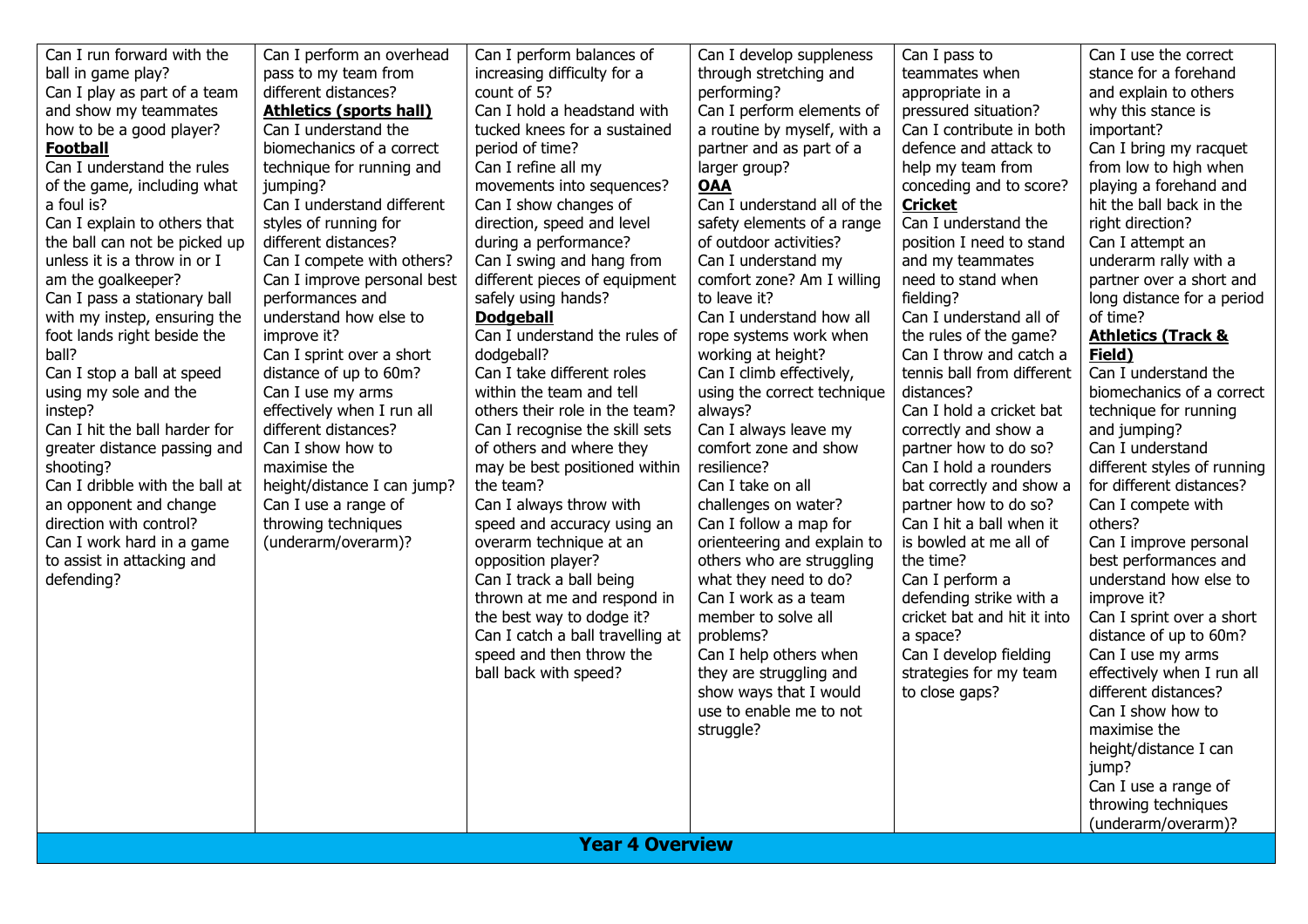| <b>Autumn 1</b>                | <b>Autumn 2</b>                | <b>Spring 1</b>               | <b>Spring 2</b>             |                           | <b>Summer</b>                  |
|--------------------------------|--------------------------------|-------------------------------|-----------------------------|---------------------------|--------------------------------|
| <b>The Forgotten</b>           | <b>Gift of Giving</b>          | <b>War, Fire and</b>          | <b>Around the World</b>     |                           | <b>Lights, Camera, Fashion</b> |
| <b>Flamboyant King</b>         |                                | <b>Pestilence</b>             | in 80 days                  |                           |                                |
| (James I 1567-                 |                                | (Charles I-II 1625-           |                             |                           |                                |
| 1625)                          |                                | 49, 1649-51)                  |                             |                           |                                |
| <b>Tag Rugby</b>               | <b>Basketball</b>              | <b>Gymnastics</b>             | <b>Dance</b>                | <b>Hockey</b>             | Tennis                         |
| Can I understand how to        | Can I show to others the       | Can I understand how to use   | Can I listen to a range of  | Can I always choose the   | Can I understand the           |
| stay onside?                   | way to mark another            | my upper body to move and     | tempos and beats and        | right tactic to cause     | technique to hit a ball at     |
| Can I understand how to        | player?                        | perform in different ways?    | respond with movements      | problems for the          | a fixed target from            |
| work hard during game          | Can I understand the ways      | Can I understand how to       | in the correct timing?      | opposition?               | different distances?           |
| situations?                    | to take the ball and explain   | stretch effectively and       | Can I choreograph dances    | Can I always be an        | Can I understand all of        |
| Can I confidently pass left    | these to others?               | develop core strength?        | which are appropriate to a  | effective team member     | the rules of mini tennis?      |
| and right with the pendulum    | Can I bounce a ball with       | Can I understand the          | range of dance styles and   | and choose the different  | Can I bounce a ball on         |
| technique?                     | either hand for an unlimited   | technique for performing a    | music choices?              | roles of different        | my tennis racket, keeping      |
| Can I catch the rugby ball     | period of time?                | cartwheel and how how to do   | Can I plan, perform and     | positions for my team?    | it under control for a         |
| consistently from a variety of | Can I perform a chest,         | this?                         | repeat a range od different | Can I pass and receive    | sustained period of time?      |
| distances?                     | bounce and overhead pass       | Can I plan, perform and       | sequences?                  | to all of my team with    | Can I consistently hit a       |
| Can I remove tags on either    | to all of my team?             | repeat sequences to different | Can I move in a clear,      | increasing confidence?    | tennis ball at a fixed         |
| side from the opposition       | Can I move whilst bouncing     | gymnastic movements?          | fluent and expressive       | Can I show my team the    | target accurately using a      |
| team?                          | with control and shield it     | Can I move in a clear, fluent | manner to all music?        | importance of being a     | forehand technique?            |
| Can I play as part of a team   | from an opponent?              | and expressive manner and     | Can I create dances and     | leader enabling me to     | Can I return a thrown          |
| and show examples of how       | Can I move into spaces to      | discuss with others the       | movements that convey a     | lead a team effectively?  | tennis ball over a net and     |
| to be a good teammate?         | receive the ball, working      | reason for doing this?        | clear idea?                 | Can I travel confidently  | aim for a target               |
| Can I confidently carry the    | hard to get away from my       | Can I perform a headstand     | Can I develop physical      | and at speed with the     | consistently?                  |
| ball towards gaps in my        | marker?                        | with my legs outstretched?    | strength by practicing      | ball towards my           | Can I move my feet into        |
| opponent's team?               | Can I get involved in          | Can I perform a cartwheel     | moves and dances and        | opponent's goal using     | a position that helps me       |
| Can I make sure all of my      | offensive and defensive        | safely and show others how    | explain the importance of   | changes of speed and      | hit the ball accurately,       |
| team stay onside during a      | game situations and apply      | to do this?                   | this?                       | direction to attempt to   | making sure to be in the       |
| match?                         | all my skills to help my       | Can I travel in a variety of  | Can I improvise freely on   | go past defenders?        | right direction?               |
| <b>Football</b>                | team?                          | ways and use these during a   | my own, with a partner      | Can I work hard to find   | Can I rally with a partner     |
| Can I understand when it is    | <b>Athletics (sports hall)</b> | performance (e.g. flight by   | and with the class?         | space in game situations  | for over 30 shots?             |
| a throw in, corner or goal     | Can I understand what          | transferring weight to        | <b>OAA</b>                  | so as to be available for | Can I play a game of mini      |
| kick and how these can be      | happens to our body during     | generate power in             | Can I understand all of the | my team mates to pass     | tennis for a sustained         |
| restarted?                     | long and short distance        | movement)?                    | safety elements of a range  | to me?                    | period of time, using          |
| Can I understand what a foul   | events?                        | Can I understand centre and   | of outdoor activities?      | <b>Cricket</b>            | some aspects of a              |
| is and a yellow and red card   | Can I understand the           | gravity and can use this to   | Can I understand my         | Can I know some           | scoring system?                |
| is?                            | importance of a healthy and    | create interesting body       | comfort zone? Am I willing  | specific rules of cricket | <b>Athletics (Track &amp;</b>  |
| Can I pass a stationary ball   | active lifestyle and explain   | shapes and during a           | to leave it?                | e.g. LBW and              | Field)                         |
| with my instep or laces,       | this to the class?             | performance?                  | Can I understand how all    | Boundaries?               | Can I understand what          |
| ensuring the foot lands right  | Can I understand the           | <b>Dodgeball</b>              | rope systems work when      | Can I tactically arrange  | happens to our body            |
| beside the ball?               | technique for clearing         | Can I evaluate another        | working at height?          | all fielders to make sure | during long and short          |
|                                | hurdles at speed?              | person's performance on my    |                             |                           | distance events?               |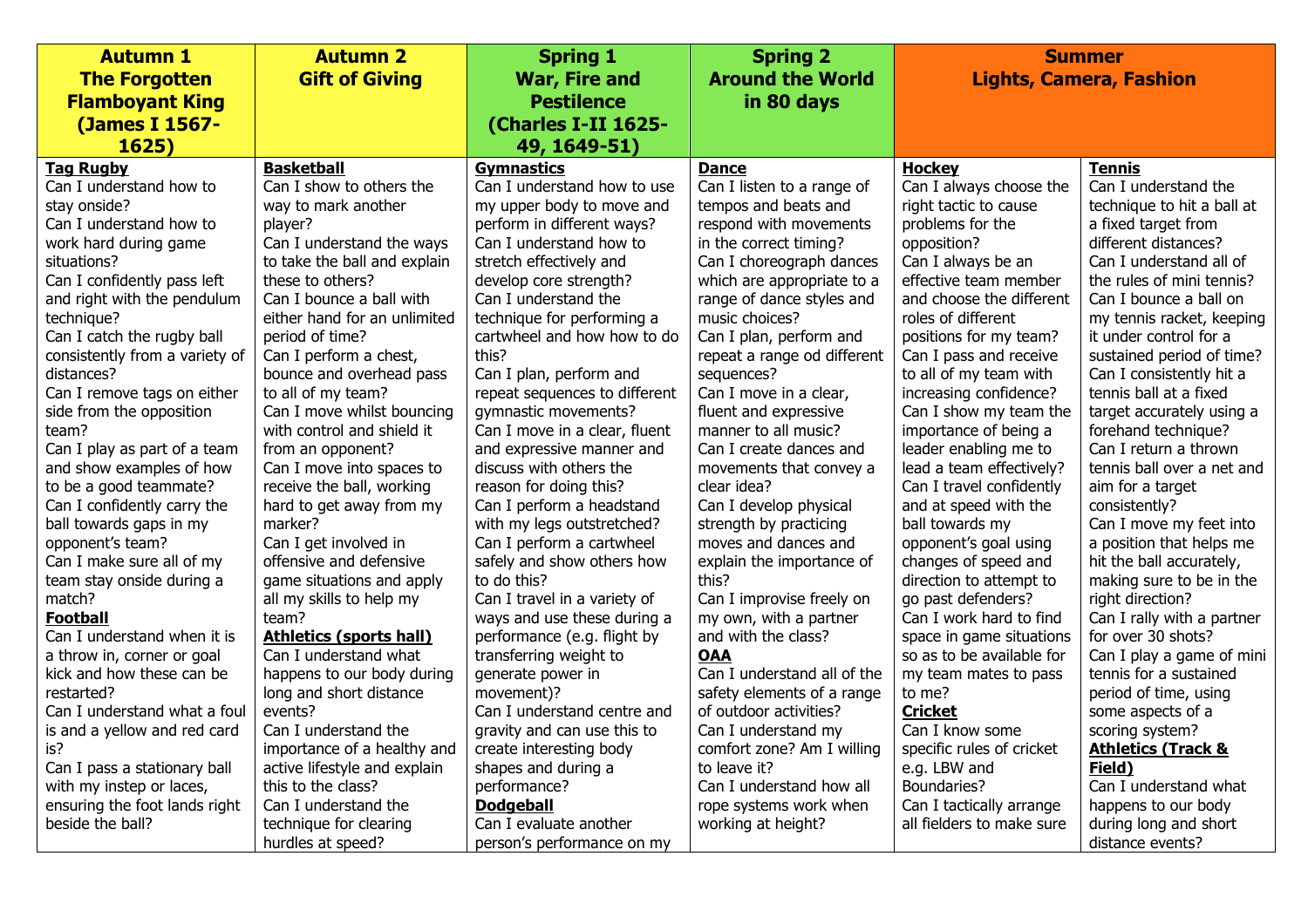| Can I control the ball using  | Can I run over a longer      | team and tell them where         | Can I climb effectively,    | there are no gaps in the | Can I understand the       |
|-------------------------------|------------------------------|----------------------------------|-----------------------------|--------------------------|----------------------------|
| different parts of my body    | distance, conserving energy  | they can improve and their       | using the correct technique | field?                   | importance of a healthy    |
| e.g. foot, chest, thigh?      | to sustain performance and   | strengths?                       | always?                     | Can I accurately throw   | and active lifestyle and   |
| Can I hit the ball harder for | keep a constant speed?       | Can I choose the specific        | Can I always leave my       | underarm and overarm     | explain this to the class? |
| greater distance passing and  | Can I throw with the correct | roles of my team and know        | comfort zone and show       | at different distances?  | Can I understand the       |
| shooting using the laces      | technique and accuracy to    | exactly where they should        | resilience?                 | Can I hit a ball when it | technique for clearing     |
| technique?                    | hit a target or cover a      | play?                            | Can I take on all           | is bowled at me into     | hurdles at speed?          |
| Can I shield the ball from an | distance e.g. a javelin?     | Can I throw with speed and       | challenges on water?        | different gaps in the    | Can I run over a longer    |
| opponent and help my          | Can I jump in triple jump    | accuracy using an overarm        | Can I follow a map for      | field?                   | distance, conserving       |
| teammate to shield the ball?  | long jump and high jump,     | and underarm technique at        | orienteering and explain to | Can I organise my team   | energy to sustain          |
| Can I be a useful team        | using a run up if            | different distances?             | others who are struggling   | to catch and stump       | performance and keep a     |
| member and help when          | appropriate?                 | Can I track some balls being     | what they need to do?       | attacking players out?   | constant speed?            |
| attacking and defending?      | Can I use the scissors kick  | thrown at me and respond in      | Can I work as a team        | Can I perform an         | Can I throw with the       |
|                               | technique when performing    | the best way to dodge it?        | member to solve all         | attacking shot to keep   | correct technique and      |
|                               | a high jump?                 | Can I use the ball to block me   | problems?                   | scoring runs and look    | accuracy to hit a target   |
|                               | Can I pass a relay baton     | and my partners?                 | Can I help others when      | for different gaps to    | or cover a distance e.g. a |
|                               | face to face and one behind  | Can I decide when best to        | they are struggling and     | help me score a          | javelin?                   |
|                               | the other when running at    | advance and when to retreat      | show ways that I would      | boundary?                | Can I jump in triple jump  |
|                               | different speeds?            | and tell my team when this is    | use to enable me to not     |                          | long jump and high         |
|                               | Can I compete with others    | best to do as well?              | struggle?                   |                          | jump, using a run up if    |
|                               | and aim to improve           | Can I catch a ball travelling at |                             |                          | appropriate?               |
|                               | personal best                | speed from all different         |                             |                          | Can I use the scissors     |
|                               | performances?                | distances and directions?        |                             |                          | kick technique when        |
|                               | Can I combine sprinting      |                                  |                             |                          | performing a high jump?    |
|                               | with low hurdles over 60m?   |                                  |                             |                          | Can I pass a relay baton   |
|                               |                              |                                  |                             |                          | face to face and one       |
|                               |                              |                                  |                             |                          | behind the other when      |
|                               |                              |                                  |                             |                          | running at different       |
|                               |                              |                                  |                             |                          | speeds?                    |
|                               |                              |                                  |                             |                          | Can I compete with         |
|                               |                              |                                  |                             |                          | others and aim to          |
|                               |                              |                                  |                             |                          | improve personal best      |
|                               |                              |                                  |                             |                          | performances?              |
|                               |                              |                                  |                             |                          | Can I combine sprinting    |
|                               |                              |                                  |                             |                          | with low hurdles over      |
|                               |                              |                                  |                             |                          | 60m?                       |
|                               |                              | <b>Year 5 Overview</b>           |                             |                          |                            |
| <b>Autumn 1</b>               | <b>Autumn 2</b>              | <b>Spring</b>                    |                             | <b>Summer 1</b>          | <b>Summer 2</b>            |
| <b>Sails, Seas and</b>        | <b>Wonders of the</b>        | <b>Ecotricity</b>                |                             | What's on the            | <b>The Empire Strikes</b>  |
|                               | <b>World</b>                 |                                  |                             |                          | <b>Back</b>                |
| <b>Scurvy (Queen</b>          |                              |                                  |                             | <b>Menu?</b>             |                            |
| <b>Elizabeth I 1558-</b>      |                              |                                  |                             |                          | $(27BC - 476AD)$           |
| 1603)                         |                              |                                  |                             |                          |                            |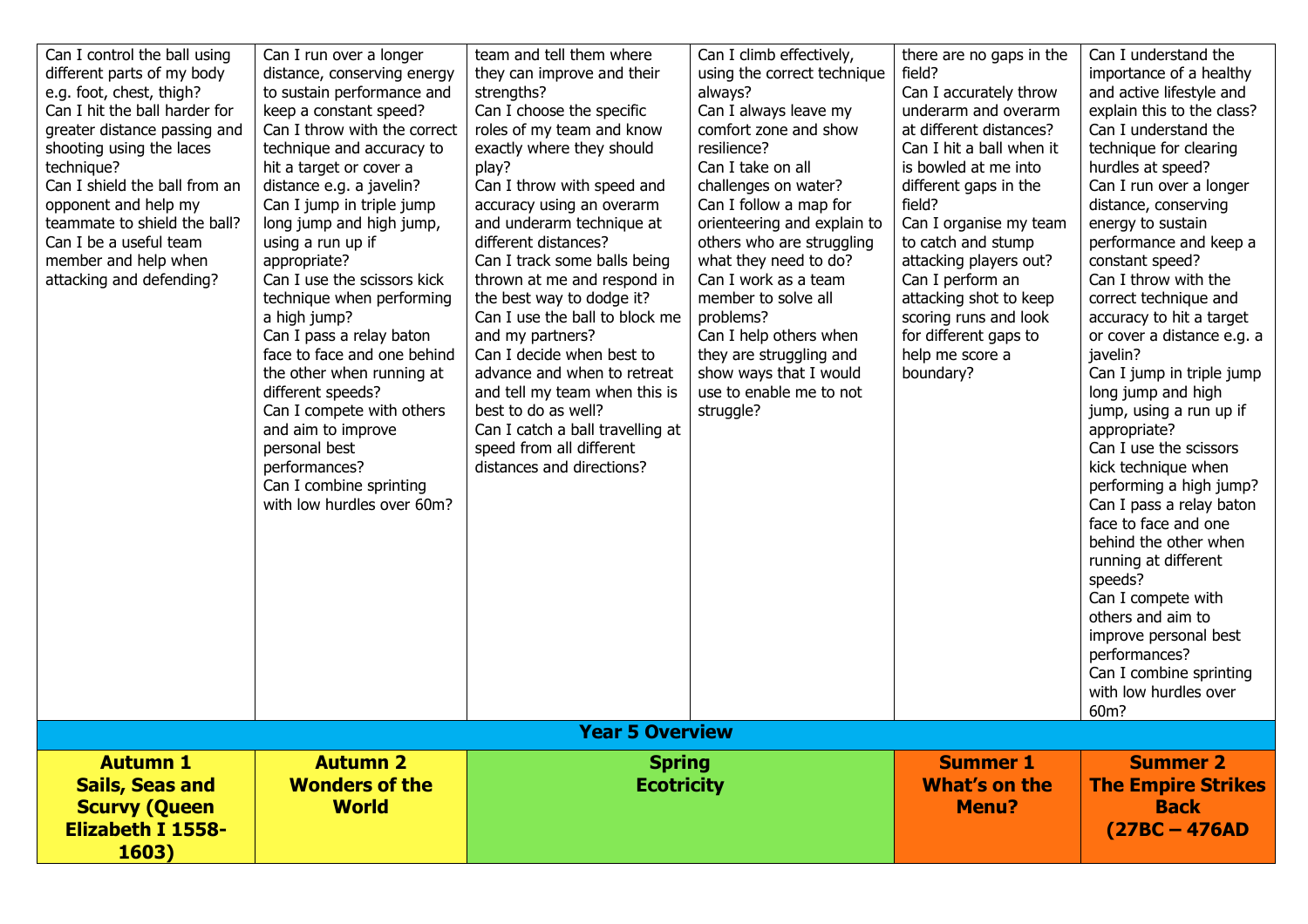| <b>Tag Rugby</b>               | <b>Basketball</b>              | <b>Gymnastics</b>              | <b>Dance</b>                | <b>Hockey</b>               | <b>Tennis</b>                 |
|--------------------------------|--------------------------------|--------------------------------|-----------------------------|-----------------------------|-------------------------------|
| Can I lead a complex warm      | Can I coach others on the      | Can I always demonstrate       | Can I watch, describe and   | Can I uphold the spirit     | Can I explain to others       |
| up based on tag rugby?         | rules of the basketball?       | good kinaesthetic awareness?   | discuss all other dance     | of fair play and respect    | why we need to uphold         |
| Can I give advice to my        | Can I understand the           | Can I understand how to        | routines?                   | in all competitive          | the spirit of fair play and   |
| team mates and give them       | different ways to pass the     | safely support the class?      | Can I begin to identify     | situations?                 | respect in all competitive    |
| some feedback on their         | ball in the correct situations | Can I perform a forwards roll, | different levels of         | Can I choose                | situations?                   |
| performance?                   | and know which pass is         | backwards roll, headstand      | performance and use         | appropriate tactics for a   | Can I understand the          |
| Can I understand the knock     | best in all situations?        | and cartwheel competently?     | specific subject specific   | game and pass these         | scoring rules in tennis       |
| on, forward pass and offside   | Can I bounce a ball with       | Can I perform a handstand      | vocabulary to describe and  | ideas to others?            | and umpire a game e.g.        |
| rule and abide by these?       | either hand for an unlimited   | for an unlimited period of     | discuss what is seen?       | Can I choose and            | 15, 30, 40 and deuce?         |
| Can I confidently pass left    | period of time and shield      | time?                          | Can I choreograph dances    | combine techniques in       | Can I keep a ball             |
| and right using pendulum       | from an opponent               | Can I perform a straddle       | for specific music?         | games to help my team       | bouncing on my racquet        |
| technique over and under 2     | sometimes?                     | jump from low and high level   | Can I compose creative      | to win and make sure        | with both hands for an        |
| metres?                        | Can I perform a chest,         | apparatus?                     | and imaginative dance       | my teammates do the         | unlimited period of time?     |
| Can I catch the rugby ball     | bounce and overhead pass       | Can I perform jumps with       | sequences, showing          | same (e.g. running and      | Can I hit a forehand with     |
| consistently even when         | and select the right one in    | half and full turns from the   | specific moves learnt from  | passing)?                   | topspin and power?            |
| coming from awkward            | all situations?                | ground and off platforms?      | previous lessons?           | Can I work alone or with    | Can I rally with a partner    |
| positions?                     | Can I decide when to pass      | Can I create complex and       | Can I express an idea in    | team mates in order to      | over a net from a long        |
| Can I support team mates       | and when to dribble and        | well executed sequences that   | original and imaginative    | gain points or              | distance for an unlimited     |
| and be available when they     | make sure to beat my           | include all of different       | ways, showing it to a       | possession to make sure     | period of time?               |
| want to pass and need other    | opponent all times?            | movements such as:             | dance I have made?          | my team wins?               | Can I play a two handed       |
| options when running           | Can I defend 1 on 1 as well    | Travelling<br>$\bullet$        | Can I explain how my        | Can I strike a ball with    | backhand and hit it at a      |
| through?                       | as zonally as part of a        | <b>Balances</b>                | choreography fits the       | accuracy at a target?       | specific target?              |
| Can I target gaps and make     | collective?                    | Swinging<br>$\bullet$          | mood and speed of the       | Can I attack and defend     | Can I return a thrown         |
| clever changes of direction    | Can I get I switch from        | Bending                        | music and changes style     | at speed and with real      | ball on both my forehand      |
| when carrying the ball to      | attack to defence with every   | Stretching<br>$\bullet$        | when appropriate?           | purpose applying my         | and backhand side and         |
| ensure I run into space?       | turnover of the ball?          | Twisting                       | <b>OAA</b>                  | skills to help benefit the  | adjust my feet position       |
| <b>Football</b>                | <b>Athletics (sports hall)</b> | Gestures<br>$\bullet$          | Can I understand all of the | team?                       | accordingly?                  |
| Can I understand basic         | Can I discuss why              | Linking shapes<br>$\bullet$    | safety elements of a range  | <b>Cricket</b>              | <b>Athletics (Track &amp;</b> |
| positional awareness and tell  | competition is important in    | Can I link sequences of        | of outdoor activities?      | Can I organise fielders     | Field)                        |
| others where they should be    | athletics and when I have      | movement effectively?          | Can I understand my         | effectively to catch a      | Can I discuss why             |
| positioned?                    | been involved in               | Can I practice and refine      | comfort zone? Am I willing  | batter out?                 | competition is important      |
| Can I understand what a foul   | competition?                   | gymnastics techniques for all  | to leave it?                | Can I understand the        | in athletics and when I       |
| is and why it is given and     | Can I understand ways in       | of my sequences?               | Can I understand how all    | LBW rule and explain to     | have been involved in         |
| explain why it might not be a  | which my own and others'       | <b>Dodgeball</b>               | rope systems work when      | others when I have seen     | competition?                  |
| foul e.g. for a hand ball or a | techniques can be improved     | Can I use skills of myself and | working at height?          | this?                       | Can I understand ways in      |
| bad tackle?                    | and give explanations as to    | of my teammates to best set    | Can I climb effectively,    | Can I accurately throw      | which my own and              |
| Can I strike a moving ball     | how to improve the             | up my team, explaining         | using the correct technique | overarm?                    | others' techniques can be     |
| with solid technique           | technique?                     | where everyone must play?      | always?                     | Can I aim where I want      | improved and give             |
| particularly landing foot and  | Can I throw accurately and     | Can I organise a double play   | Can I always leave my       | to hit the ball, looking at | explanations as to how to     |
| aim it in a direction?         | refine performance by          | where me and a teammate        | comfort zone and show       | spaces for boundaries?      | improve the technique?        |
|                                | analysing technique and        | launch at attack at the same   | resilience?                 | Can I bowl overarm in a     | Can I throw accurately        |
|                                | body shape?                    | time?                          |                             | game?                       | and refine performance        |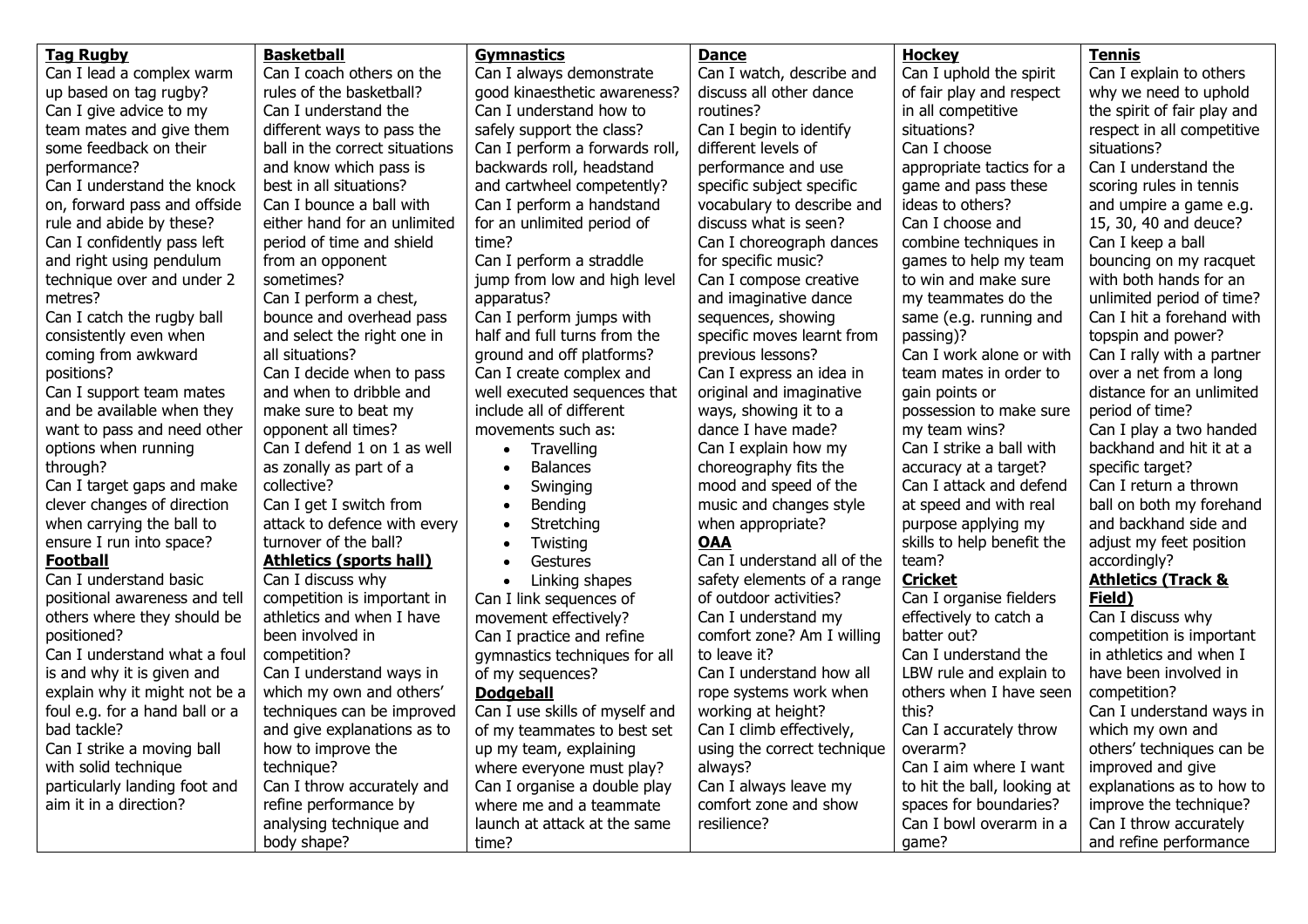| Can I volley a ball with<br>accuracy over short and long<br>distances?<br>Can I hit the lower half of<br>the ball to lift it off the floor<br>and use this in a free kick<br>and a corner?<br>Can I dribble at opponents<br>and always go past them?<br>Can I mark, tackle and work<br>hard when defending in a<br>game?<br>Can I hold my position<br>during a game and make<br>sure others are holding their<br>position? | Can I compete with others<br>and keep track of personal<br>best performances, setting<br>targets for improvement?<br>Can I use power in my arms<br>and legs to sprint as fast as<br>possible?<br>Can I sprint over all hurdles<br>using the correct technique?<br>Can I pace myself for<br>different events and know<br>which events I am good at,<br>discussing with others why I<br>am good?<br>Can I take off and land<br>safely when performing<br>long jump and triple jump<br>events? | Can I catch a ball which has<br>been thrown at me from<br>different angles and<br>distances?<br>Can I throw with speed and<br>accuracy at a specific target<br>using an overarm technique?<br>Can I track a ball being<br>thrown at me and respond in<br>the best way to dodge it?<br>Can I use the ball to block,<br>and help to block a throw at<br>a teammate?<br>Can I decide when best to<br>advance and when to retreat,<br>telling my teammates when<br>to do the same?<br>Can I always catch a ball<br>travelling at speed? | Can I take on all<br>challenges on water?<br>Can I follow a map for<br>orienteering and explain to<br>others who are struggling<br>what they need to do?<br>Can I work as a team<br>member to solve all<br>problems?<br>Can I help others when<br>they are struggling and<br>show ways that I would<br>use to enable me to not<br>struggle? | Can I catch a high ball<br>from different distances?<br>Can I perform attacking<br>and defending shots<br>when batting, hitting the<br>ball into gaps in the<br>field? | by analysing technique<br>and body shape?<br>Can I compete with<br>others and keep track of<br>personal best<br>performances, setting<br>targets for improvement?<br>Can I use power in my<br>arms and legs to sprint<br>as fast as possible?<br>Can I sprint over all<br>hurdles using the correct<br>technique?<br>Can I pace myself for<br>different events and<br>know which events I am<br>good at, discussing with<br>others why I am good?<br>Can I take off and land<br>safely when performing<br>long jump and triple |
|----------------------------------------------------------------------------------------------------------------------------------------------------------------------------------------------------------------------------------------------------------------------------------------------------------------------------------------------------------------------------------------------------------------------------|---------------------------------------------------------------------------------------------------------------------------------------------------------------------------------------------------------------------------------------------------------------------------------------------------------------------------------------------------------------------------------------------------------------------------------------------------------------------------------------------|-------------------------------------------------------------------------------------------------------------------------------------------------------------------------------------------------------------------------------------------------------------------------------------------------------------------------------------------------------------------------------------------------------------------------------------------------------------------------------------------------------------------------------------|---------------------------------------------------------------------------------------------------------------------------------------------------------------------------------------------------------------------------------------------------------------------------------------------------------------------------------------------|------------------------------------------------------------------------------------------------------------------------------------------------------------------------|--------------------------------------------------------------------------------------------------------------------------------------------------------------------------------------------------------------------------------------------------------------------------------------------------------------------------------------------------------------------------------------------------------------------------------------------------------------------------------------------------------------------------------|
|                                                                                                                                                                                                                                                                                                                                                                                                                            |                                                                                                                                                                                                                                                                                                                                                                                                                                                                                             | <b>Year 6 Overview</b>                                                                                                                                                                                                                                                                                                                                                                                                                                                                                                              |                                                                                                                                                                                                                                                                                                                                             |                                                                                                                                                                        | jump events?                                                                                                                                                                                                                                                                                                                                                                                                                                                                                                                   |
| <b>Autumn 1</b><br><b>Law and Disorder</b><br>(Vikings 790-1066)                                                                                                                                                                                                                                                                                                                                                           | <b>Autumn 2</b><br><b>The Apprentice</b>                                                                                                                                                                                                                                                                                                                                                                                                                                                    | <b>Spring</b><br><b>Globalcitizen@work</b>                                                                                                                                                                                                                                                                                                                                                                                                                                                                                          |                                                                                                                                                                                                                                                                                                                                             | <b>Summer 1</b><br><b>Pharoahs,</b><br>pyramids and<br>pre-historic<br><b>periods</b>                                                                                  | <b>Summer 2</b><br><b>Wacky Races</b>                                                                                                                                                                                                                                                                                                                                                                                                                                                                                          |
| <b>Tag Rugby</b><br>Can I understand how to<br>lead warm up activities<br>specific to tag rugby?<br>Can I understand how to                                                                                                                                                                                                                                                                                                | <b>Basketball</b><br>Can I understand attacking<br>and defending and respond<br>enthusiastically to both?<br>Can I understand the                                                                                                                                                                                                                                                                                                                                                           | <b>Gymnastics</b><br>Can I evaluate all gymnastic<br>sequences and discuss<br>improvements and strengths<br>of the sequence?                                                                                                                                                                                                                                                                                                                                                                                                        | <b>Dance</b><br>Can I apply techniques<br>from gymnastics to<br>enhance all my routines?<br>Can I describe and                                                                                                                                                                                                                              | <b>Hockey</b><br>Can I help and coach<br>others when it is useful<br>and explain ways to<br>improve?                                                                   | Tennis<br>Can I umpire keep score<br>for a tennis match?<br>Can I understand how to<br>serve and where to serve                                                                                                                                                                                                                                                                                                                                                                                                                |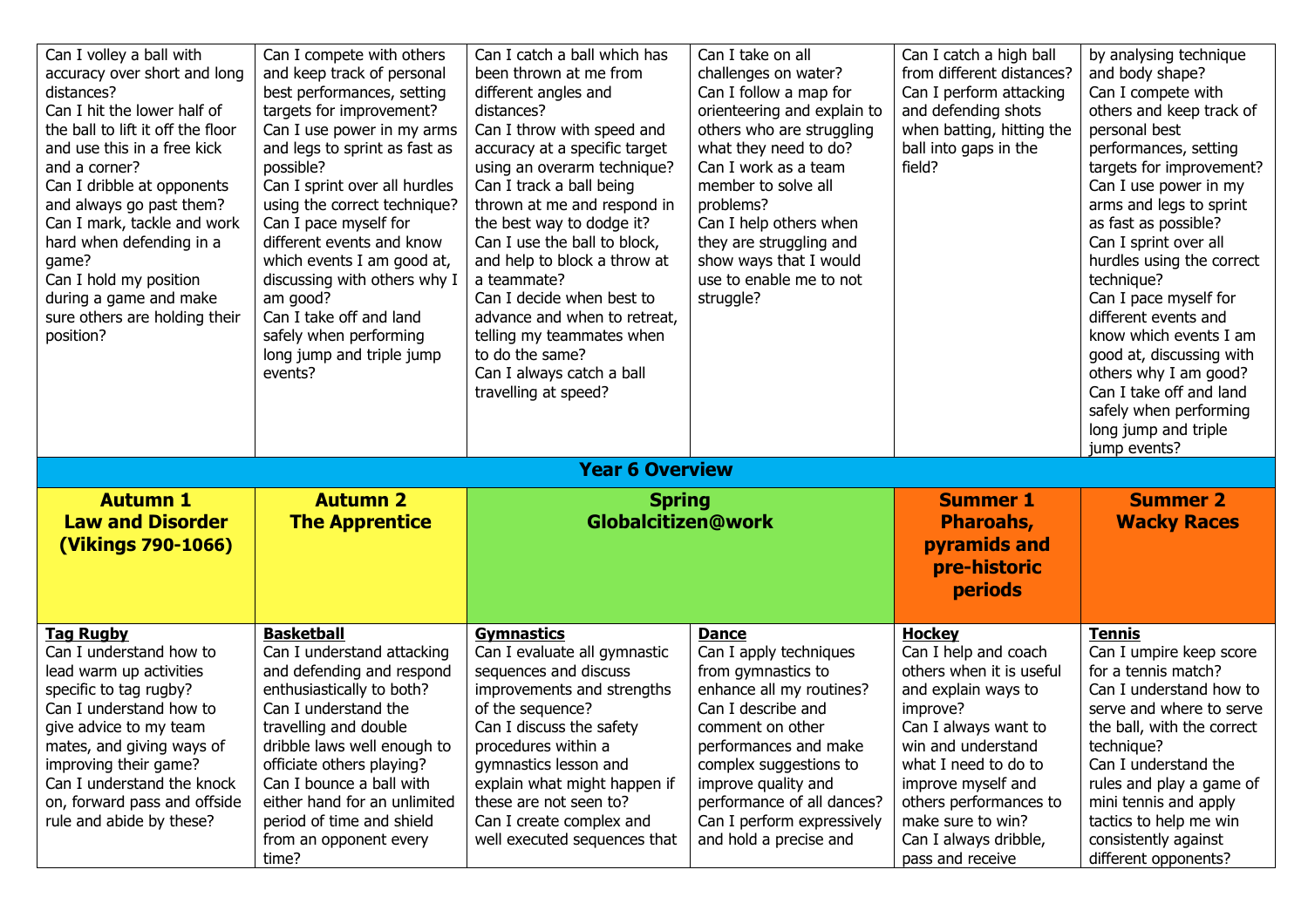| Can I referee a game of tag   | Can I perform a chest,         | include a range of            | strong body posture in all  | competently, so I think     | Can I always perform a        |
|-------------------------------|--------------------------------|-------------------------------|-----------------------------|-----------------------------|-------------------------------|
| rugby, giving yellow or red   | bounce and overhead pass       | movements:                    | performances?               | more about anticipating     | volley, directing it to       |
| cards if necessary?           | and select the right one in    | Springing<br>$\bullet$        | Can I create and perform    | the next phase of the       | where it should go?           |
| Can I confidently pass left   | all situations?                | Flight<br>$\bullet$           | complex sequences?          | game?                       | Can I use footwork and        |
| and right using pendulum      | Can I understand the           | Vaults<br>$\bullet$           | Can I perform with high     | Can I apply my skills at    | body position to perform      |
| technique at distances over   | shooting technique and         | Inversions<br>$\bullet$       | energy, slow grace or       | full speed, in a full scale | consistent forehands and      |
| 2 metres?                     | apply backspin to my shots?    | Rotations<br>$\bullet$        | other themes and maintain   | game to help me outwit      | back hands?                   |
| Can I catch the rugby ball    | Can I defend 1 on 1 as well    | Can I hold shapes that are    | this throughout a           | opponents?                  | Can I consistently target     |
| consistently even when        | as zonally as part of a        | strong, fluent and            | performance?                | Can I be fully involved     | an area of the court with     |
| coming from awkward           | collective?                    | expressive?                   | Can I perform complex       | at all times, aware of my   | a forehand and backhand       |
| positions?                    | Can I get I switch from        | Can I vary speed, direction,  | moves that combine          | role, even when play        | where my opponent is          |
| Can I give advice to others   | attack to defence with every   | level and body rotation       | strength and stamina        | isn't close to me?          | not standing?                 |
| within the team and           | turnover of the ball?          | during floor performances?    | gained through gymnastics   | Can I reverse the stick     | Can I always hit the ball     |
| understand my role on the     | Can I lead a warm up and       | Can I perform a forwards and  | (e.g. cartwheels and        | at speed and be able to     | over the net but land         |
| pitch?                        | training drills based around   | backwards roll, a headstand,  | handstand) and show         | pass the ball to others     | within the boundaries of      |
| Can I support team mates      | basketball skills?             | cartwheel, handstand and      | others how to do this?      | when doing this?            | the court?                    |
| and be available when they    | Can I advise others on         | attempt a round off?          | <b>OAA</b>                  | <b>Cricket</b>              | <b>Athletics (Track &amp;</b> |
| want to pass, making the      | areas where they should        | Can I practice and refine the | Can I understand all of the | Can I understand all the    | Field)                        |
| correct pass when             | improve their performance?     | gymnastics techniques listed  | safety elements of a range  | different positions of      | Can I use the correct         |
| necessary?                    | <b>Athletics (sports hall)</b> | above?                        | of outdoor activities?      | fielders?                   | technique for short           |
| Can I consistently throw a    | Can I use the correct          | Can I use equipment to vault  | Can I understand my         | Can I umpire and keep       | distance running events       |
| line out to a team mate?      | technique for short distance   | and to swing, remaining       | comfort zone? Am I willing  | score for a cricket         | and can explain when I        |
| <b>Football</b>               | running events and can         | upright?                      | to leave it?                | match?                      | have seen these in            |
| Can I understand all parts    | explain when I have seen       | <b>Dodgeball</b>              | Can I understand how all    | When batting, can I hit     | action?                       |
| how to referee a game?        | these in action?               | Can I coach others on my      | rope systems work when      | the ball consistently and   | Can I use the correct         |
| Can I understand how to       | Can I use the correct          | team to use the correct throw | working at height?          | aim for gaps where a        | technique for long            |
| give sound advice and direct  | technique for long distance    | when needed always?           | Can I climb effectively,    | fielder isn't standing?     | distance running events       |
| others in a game to make      | running events and can         | Can I umpire a game of        | using the correct technique | Can I always bowl           | and can explain when I        |
| sure they are keeping to      | explain when I have seen       | dodge ball understanding all  | always?                     | accurately and with         | have seen these in            |
| their position?               | these in action?               | the correct rules?            | Can I always leave my       | speed?                      | action?                       |
| Can I strike a moving ball    | Can I always choose the        | Can I throw a ball at a       | comfort zone and show       | Can I always know           | Can I always choose the       |
| with solid technique          | best pace for running over a   | travelling speed and          | resilience?                 | which position to field in  | best pace for running         |
| particularly landing foot and | variety of distances?          | consistently hit my target?   | Can I take on all           | and always look at the      | over a variety of             |
| make sure it goes in the      | Can I compete with others      | Can I always choose the best  | challenges on water?        | gaps in the field?          | distances?                    |
| direction asked of me?        | and keep track of personal     | person to come into the       | Can I follow a map for      | Can I direct others to      | Can I compete with            |
| Can I volley a ball with      | best performances, setting     | game when I have caught a     | orienteering and explain to | likely hitting areas?       | others and keep track of      |
| accuracy over distances?      | targets for improvement        | ball?                         | others who are struggling   | Can I catch the ball        | personal best                 |
| Can I dribble at opponents    | and identify weaknesses?       | Can I choose who to retrieve  | what they need to do?       | when behind the             | performances, setting         |
| and go past them every        | Can I run with the correct     | the ball from the centre and  | Can I work as a team        | batsman and throw the       | targets for improvement       |
| time?                         | technique for all long         | direct others for who they    | member to solve all         | ball to the bowler?         | and identify weaknesses?      |
| Can I mark, tackle and work   | distance running events?       | should compete against to     | problems?                   |                             | Can I run with the            |
| hard when defending in a      | Can I be aware and throw       | retrieve the ball?            | Can I help others when      |                             | correct technique for all     |
| qame?                         | with the correct technique     |                               | they are struggling and     |                             |                               |